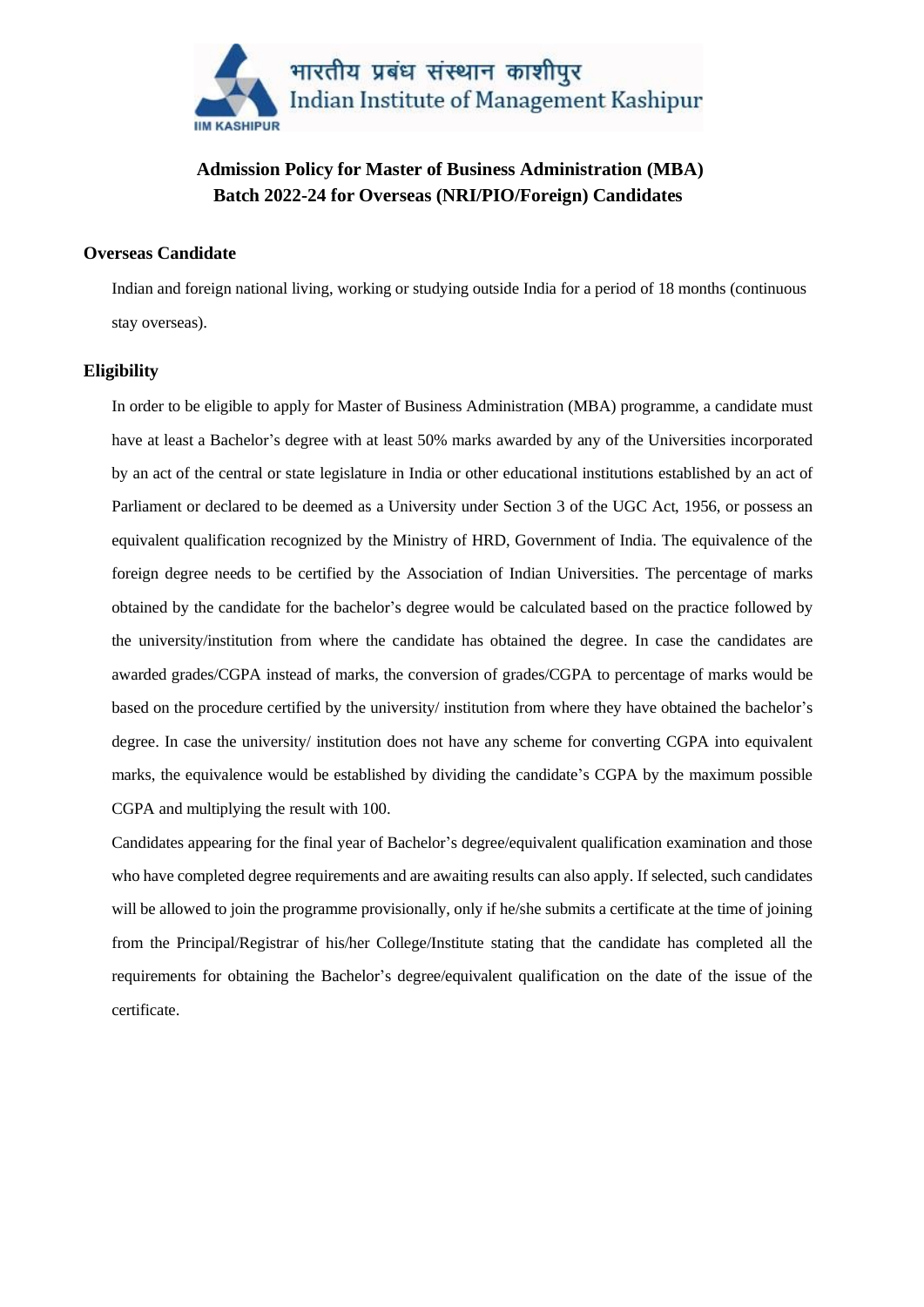

## **Selection Criteria**

Following are the selection criteria:

- 1. CAT/ GMAT score (30% weight for the score exceeding the minimum required).
- 2. Work Experience (WE) score (20% weight).
- 3. Score for Past Academic Performance (PAP) (20% weight).

4. Scores of any other component including remote interviews over telephone/video conferencing as may be decided by the Institute (30% weight).

5. Those shortlisted applicants, who will be present in India any time during the third week of May 2022, may be required to undergo personal interviews at IIM Kashipur.

## **CAT/GMAT Score**

(i) Candidates applying using their GMAT scores should be in the top 15-percentile bracket with a

minimum score of 670 (GMAT scores valid for 2022).

(ii) Those who apply using CAT 2021 score should be at least in the top 15-percentile bracket.

## **Number of Seats**

For 2022-24 batch, the seats are limited to 12.

### **Fee Structure**

The total fee payable by an overseas applicant (including lodging, but excluding food charges) is US\$20000 per year. Food charges as per actuals similar to Indian students.

## **Course Curriculum**

The course commences tentatively from  $2<sup>nd</sup>$  week of July 2022. For details, visit IIM Kashipur website.

### **Offer Acceptance Fee & Withdrawal**

An overseas candidate receiving an admission offer from IIM Kashipur and accepting the offer within the stipulated date and time need to send Offer Acceptance and an Offer Acceptance fee of US\$3,000 or equivalent rupee amount. A candidate can subsequently withdraw the admission within the withdrawal date and time specified in the admission offer letter. In this case, offer acceptance fee will be refunded after deducting 20% as processing charges. If a candidate registers for the programme, his/her offer acceptance fee will be adjusted against Term I Fee. In the event of withdrawal from the MBA Programme after registration, NO refund of offer acceptance fee or Term Fee will be made. Refund will be processed after one month of the withdrawal.